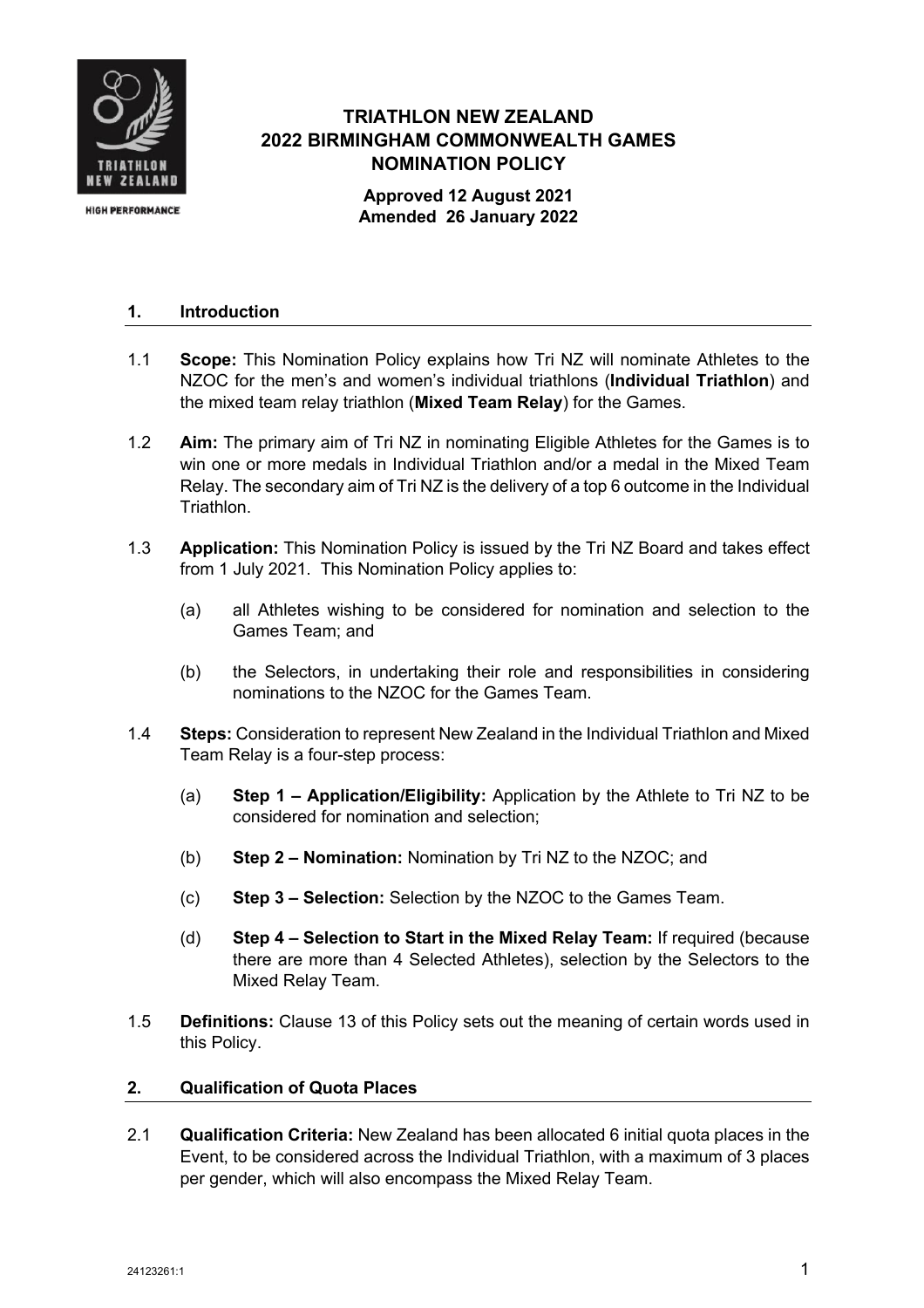- 2.2 **Reserves:** Tri NZ may nominate Eligible Athletes to the Games Team as Reserves for the Individual Triathlon and/or the Mixed Team Relay and such Reserves will compete in the relevant event if a Selected Athlete is unavailable to attend the Games through injury or otherwise. Reserves will only be considered for the Initial quota places.
- 2.3 **No Obligation:** Tri NZ is not obliged to nominate the maximum number of Athletes or reserves permitted to fill the quota places available.
- 2.4 **Participation in Games Team:** In the event that an Athlete is nominated to the Games Team as either a Selected Athlete or a Reserve and that Athlete chooses not to accept that nomination (without having, in the opinion of Tri NZ, good reason not to accept it) then Tri NZ reserves the right to direct the Selectors to take this fact into consideration when assessing that Athlete's commitment under nomination and/or selection policies for future pinnacle events (such as the Paris 2024 Olympic Games).

## **3. Step One – Application and Eligibility for Nomination**

- 3.1 **Eligibility:** The Selectors may only consider an Athlete for nomination who is an Eligible Athlete as at the Nomination Date. An Athlete will only be an "**Eligible Athlete**" if the Athlete:
	- (a) is eligible to represent New Zealand under the CGF Constitution and NZOC Nomination and Selection Regulation; and
	- (b) is a member of Good Standing of Tri NZ; and
	- (c) has fully completed the application requirements set out in clause 3.2 of this Nomination Policy; and
	- (d) has demonstrated to the satisfaction of the Selectors that they are not suffering any physical or mental impairment that would prevent them from competing in the Games to the best of their ability; and
	- (e) has in the view of the Selectors not acted in such a manner so as to bring the Athlete, the sport, Tri NZ, the CGF or the NZOC into public disrepute; and
	- (f) to Tri NZ's knowledge, has not used or administered any substance which, if it had been detected as being present in the Athlete's body tissue or fluids, would have constituted doping, or used any prohibited method or committed any other doping offence as defined in the WADA Code, Tri NZ's, World Triathlon's or NZOC's Integrity Regulation (a copy of which is available at https://www.olympic.org.nz/assets/Uploads/Integrity-regulation-2020-final-7- May-2020.pdf0 or any amendments to these documents
	- (g) meets any additional eligibility criteria imposed by Tri NZ, World Triathlon, NZOC or otherwise in connection with the Games and notified by Tri NZ on its website after the date of this Nomination Policy.
- 3.2 **Application Procedure:** Athletes wishing to be considered by Tri NZ for nomination to the NZOC for the Games Team must: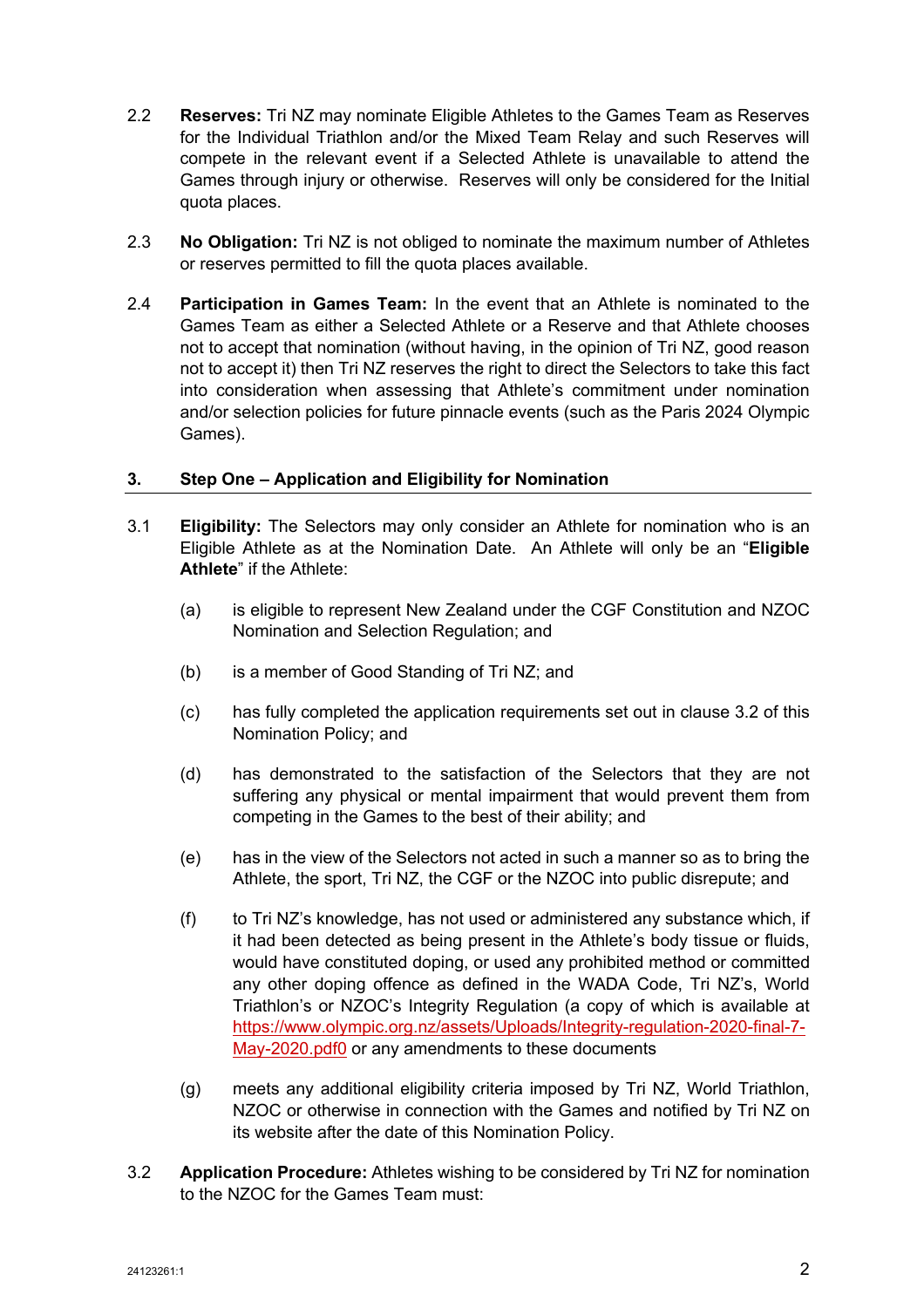- (a) return a completed Athlete Application to the NZOC prior to the Application Date; and
- (b) return a completed Athlete Agreement to the NZOC prior to the Nomination Date ; and
- (c) provide their name and contact address details to the NZOC for the purposes of out of competition drug testing by DFSNZ prior to 28 January 2022 (or such later date as agreed by the NZOC Board).
- 3.3 **No Nomination:** If an Athlete does not meet all of the eligibility requirements specified in clause 3.1 by his or her Nomination Date, the Athlete cannot be considered by Tri NZ for nomination to the NZOC unless there are exceptional reasons and it is agreed by Tri NZ and the NZOC.

## **4. Step 2 – Nomination by Tri NZ**

- 4.1 **Nomination:** Tri NZ will decide (in accordance with this Nomination Policy) if it will nominate Eligible Athletes to the NZOC to be considered for selection to the Games Team, and if it does, it will do so by the Nomination Date.
- 4.2 **Nomination Date:** The Nomination Date for all nominations shall be on or before 18th May 2022.
- 4.3 **Selectors:** The Selectors shall consider the Athletes to be nominated in accordance with the process set out in the Selectors' Terms of Reference.
- 4.4 **Nomination Criteria and Factors:** In deciding on the Athletes to nominate, the Selectors, must:
	- (a) apply the eligibility criteria in clause 3;
	- (b) apply the nomination criteria in clause 5;
	- (c) consider any Extenuating Circumstances in accordance with clause 6;
	- (d) consider any other factors in accordance with clause 7; and
	- (e) in all other respects, comply with this Nomination Policy.
- 4.5 **Provision of Data:** Data to support an application may be provided by each Athlete and his or her coach or coaches directly to the Selectors as well as by Tri NZ. In addition, the Selectors may request any Athlete or Tri NZ to provide Data to assist with its consideration of that Athlete. All Data must be provided on or before  $13<sup>th</sup>$ May 2022 or it cannot be considered by the Selectors (with the exception of any Data that is provided to the Selectors at their request after that date). Tri NZ must ensure that a copy of any Data provided by Tri NZ to the Selectors is also provided to the relevant Athlete.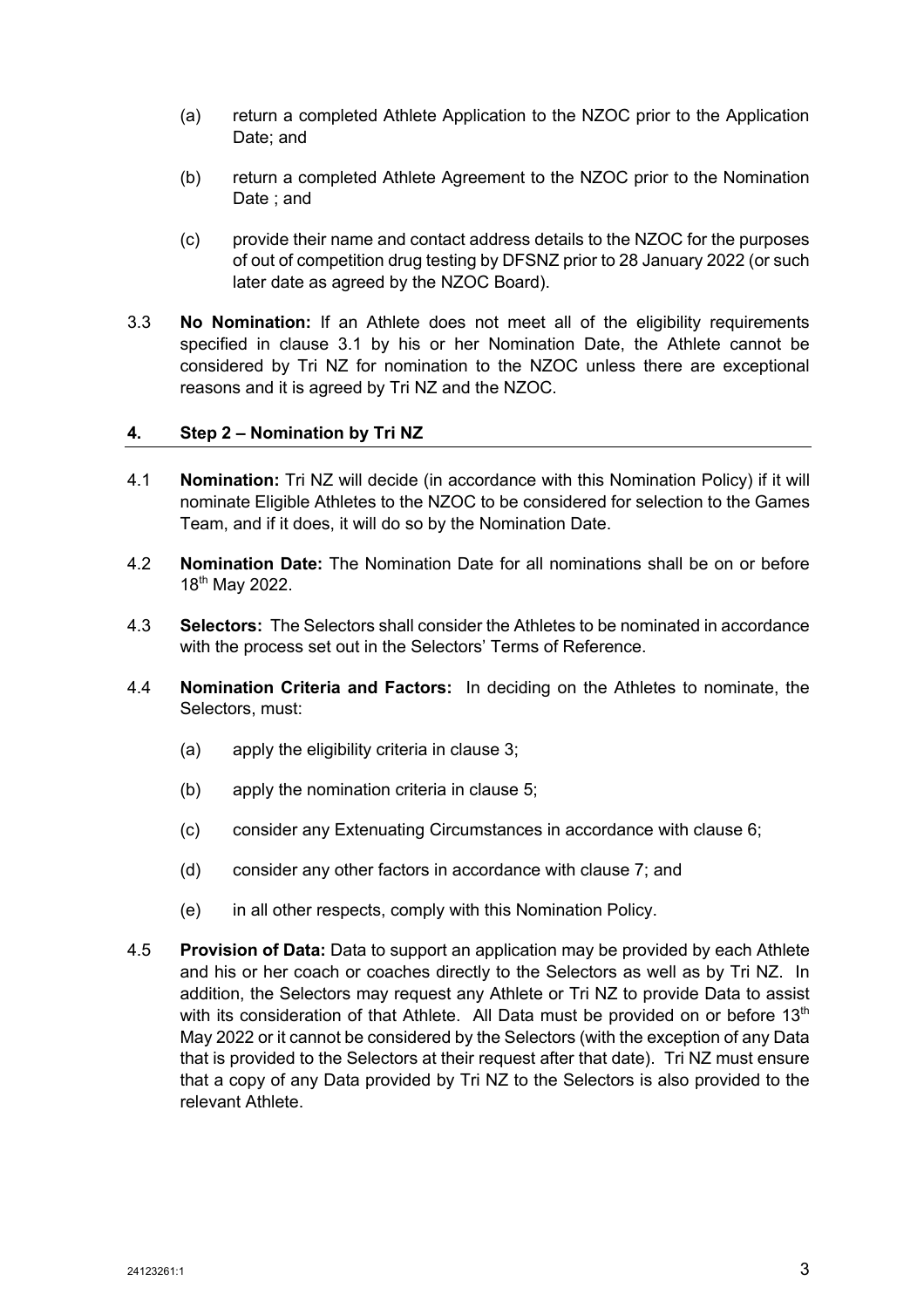#### **5. Nomination Criteria**

5.1 **Nomination Criteria:** Eligible Athletes will be nominated to NZOC, in the following priority order:

#### (a) **Primary Criteria**

Subject to clauses 5.2, 5.3, 7 and 8, any Eligible Athlete that obtains two or more top 3 Individual Triathlon placings at any of the Nomination Events will be nominated.

Please note that nomination to the Games Team through the Primary Criteria does not guarantee nomination or selection for the MR Team. Nomination and selection to the Mixed Relay Team is decided in accordance with clause 5.3.

#### (b) **Secondary Criteria**

In the event there are remaining quota places after the Primary Criteria in clause 5.1(a) has been applied, and subject to clauses 5.2, 5.3, 7 and 8, each Eligible Athlete who is the first New Zealander in their respective gender at the 2022 New Plymouth Elite Sprint Event. The Athlete will be nominated provided the Selectors' are satisfied that the Eligible Athlete has demonstrated he or she is capable of meeting the MR Criteria and/or demonstrating he or she is capable of a top 6 placing at the Games in the Individual Triathlon event.

## (c) **Final Criteria**

In the event there are remaining quota places after the Primary Criteria in clause 5.1(a) and Secondary Criteria in clause 5.1(b) have been applied and subject to clauses, 5.2, 5.3, 6, 7 and 8, then as a Final Criteria, the Selectors may, in their sole discretion, nominate Eligible Athletes in the following priority order:

- (i) any Eligible Athlete who the Selectors believe has demonstrated at Nomination Events that he or she is capable of a top 6 placing in the Individual Triathlon at the Games AND that he or she meets the MR Criteria;
- (ii) any Eligible Athlete who the Selectors believe has demonstrated at Nomination Events that he or she meets the MR Criteria;
- (iii) any Eligible Athlete who the Selectors believe has demonstrated at Nomination Events that he or she is capable of a top 6 placing in the Individual Triathlon at the Games;
- (iv) Any Eligible Athlete who the Selectors believe has demonstrated at the Trial Day that he or she is capable of a top 6 placing in the Individual Triathlon at the Games and/or meets the MR Criteria.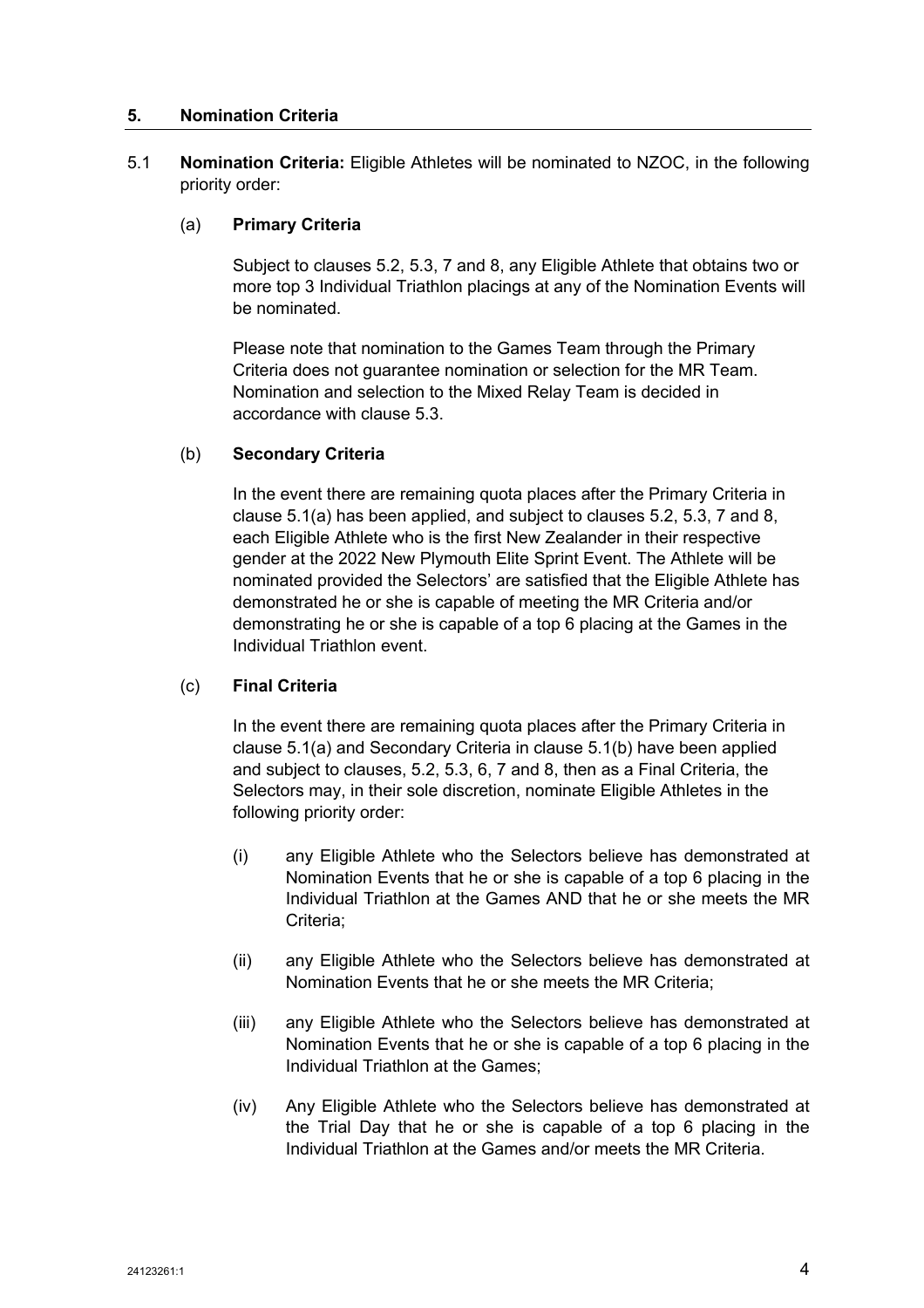- 5.2 **Tied Athletes:** If, as a result of applying the Nomination Criteria in clause 5.1 above, there are more Eligible Athletes at a particular priority level who meet the criteria, than quota places available, nomination will be decided by the Selectors, who must have regard to one or more of the following factors:
	- (a) when considering Eligible Athletes in relation to the Individual Triathlon, priority will be given to sprint distance races over Olympic distance races;
	- (b) the Eligible Athletes' comparative performances in the Nomination Events, with particular consideration given to those Nomination Events which are likely to have similar circumstances to those at the Games in terms of factors such as, but not limited to, the course, the distance, and the climate at the Games compared;
	- (c) the potential of an Eligible Athlete for the Paris 2024 Olympic Games;
	- (d) an Eligible Athlete's attendance, attitude, and conduct at past competitions, training sessions, training camps, trials and other events;
	- (e) which of the tied Eligible Athletes demonstrates (when taken together with those Eligible Athletes who are already nominated) the most capability in Mixed Team Relay in accordance with the MR Criteria; and
	- (f) any other information the Selectors consider relevant.
- 5.3 **Selection to Start in the Mixed Team Relay:** If the Games Team comprises more than four Selected Athletes who are fit to compete in the Mixed Team Relay, subject to agreement by the NZOC, a minimum of two Selectors will (at their sole discretion) select the final Mixed Relay Team to race at the Games following completion of the Individual Triathlon at the Games. The Selectors may use all available information to make that decision, including but not limited to nomination Data and results from the Individual Triathlon event at the Games.
- 5.4 **Permission to Start:** In addition, at the sole discretion of the NZOC and subject to the Sport Manual and Sport Entry Rules for the Games, Eligible Athletes who qualify for nomination in accordance with this Nomination Policy, on Tri NZ's request to the NZOC and if they are selected to the Games Team by the NZOC, request permission to start in the Individual Triathlon event or Mixed Team Relay where they are selected in accordance with this clause 5 and where competing in the a second event will not have any detrimental effect on the event they have already been selected for.
- 5.5 **Trial Day:** If the Tri NZ Board believes, in its sole discretion, that international conditions during the Nomination Period have been such (or are likely to be such), that New Zealand Athletes have not been afforded the ability to travel to a sufficient number of Nomination Events and/or Mixed Relay Nomination Events and/or the New Plymouth Elite Sprint Event (both safely and without undue insurance risk), such that the primary aims of this Nomination Policy cannot be met, it may, in its sole discretion, instruct the holding of a trial day, which may be in the form of a nominated domestic race or other event or one or a series of time trials (**Trial Day**) for the purposes of assisting the Selectors to assess the capability of Eligible Athletes in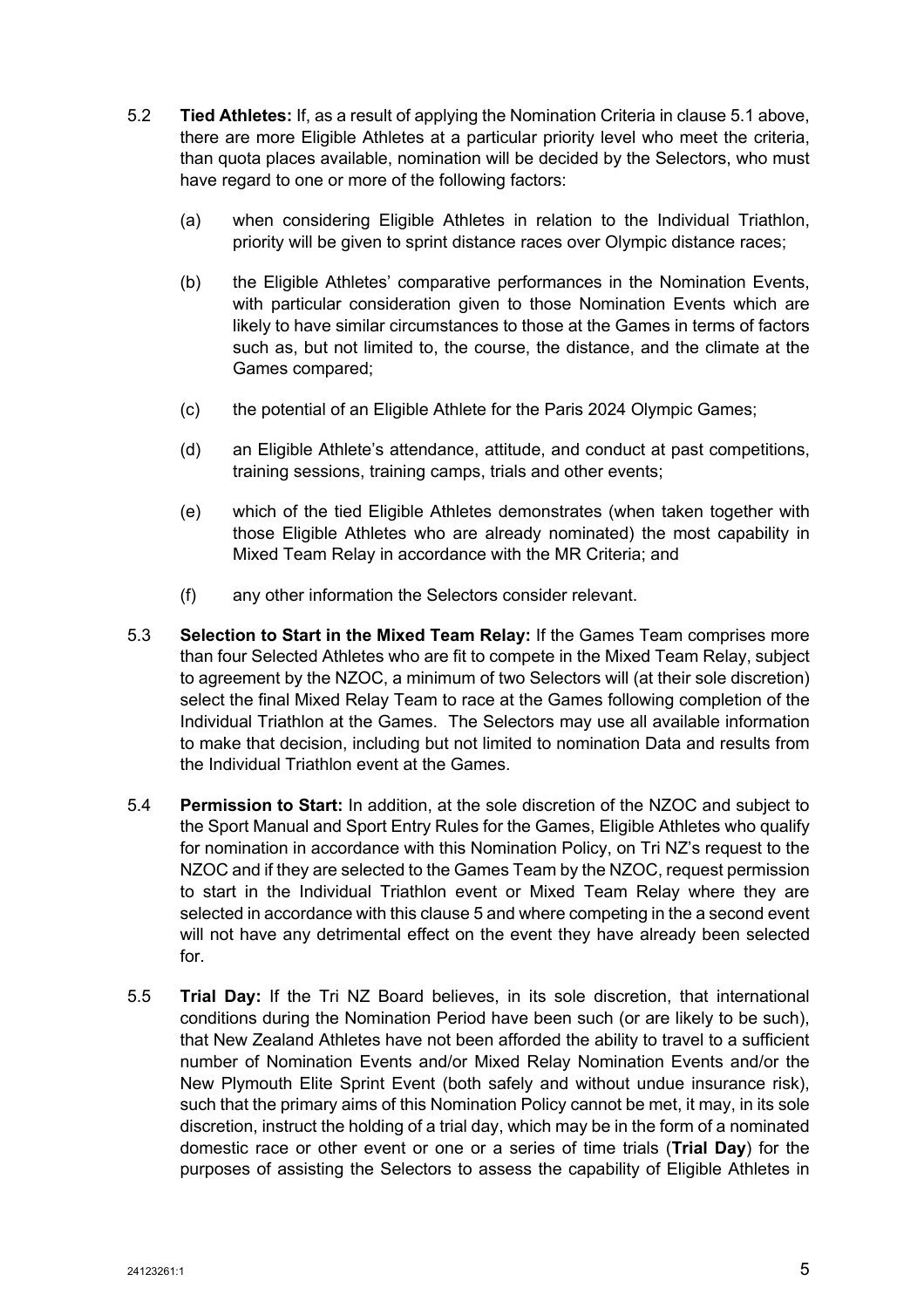relation to the Individual Triathlon and/or the Mixed Team Relay. At least 8 weeks' notice of any Trial Day must be given by Tri NZ.

## **6. Extenuating Circumstances**

- 6.1 **Application:** The Selectors may, in their sole discretion, consider and place weight upon any Extenuating Circumstances when considering an Eligible Athlete for nomination under clause 5.1(c) of this Nomination Policy.
- 6.2 **Notification:** An Eligible Athlete who wishes the Selectors to take Extenuating Circumstances into account in considering that Eligible Athlete's potential nomination, must advise the Chair of Selectors of the specific Extenuating Circumstances in writing, with as much advance notice as reasonably possible, and:
	- (a) if the Extenuating Circumstances prevent an Eligible Athlete from competing or performing in Nomination Events, then ideally 7 days and no later than 2 hours prior to the relevant race;
	- (b) if the Extenuating Circumstances occur during a Nomination Event, then as soon as practicable but in no event later than 24 hours after the completion of the race;
	- (c) Notwithstanding (a) and (b) above, if the Extenuating Circumstances occur at any other time, then as soon as reasonably practicable after it occurs.
- 6.3 **Where no Notification:** If the Chair of Selectors is not notified of any Extenuating Circumstances in accordance with clause 6.2, then the Selectors will not be obliged to consider such circumstances.
- 6.4 **Injury/Illness:** If the Extenuating Circumstances are injury or illness, Eligible Athletes may be required by the Selectors to provide a medical certificate and/or to undergo an examination by a health practitioner(s) nominated by the Selectors, and to provide that opinion and/or report to the Selectors. Any failure to agree to such a request may result in the Selectors being unable to consider the injury or illness as an Extenuating Circumstance.
- 6.5 **Verification:** If the Extenuating Circumstances are circumstances other than injury or illness, the Selectors may request evidence to verify the existence and details of the Extenuating Circumstances.

## **7. Other Factors**

- 7.1 **Demonstration:** In considering any Eligible Athlete for nomination, the Selectors must, in their sole discretion, be satisfied that each Eligible Athlete has demonstrated:
	- (a) the commitment to maintain an appropriate level of fitness, training and competition to compete in the Games to the best of their ability; and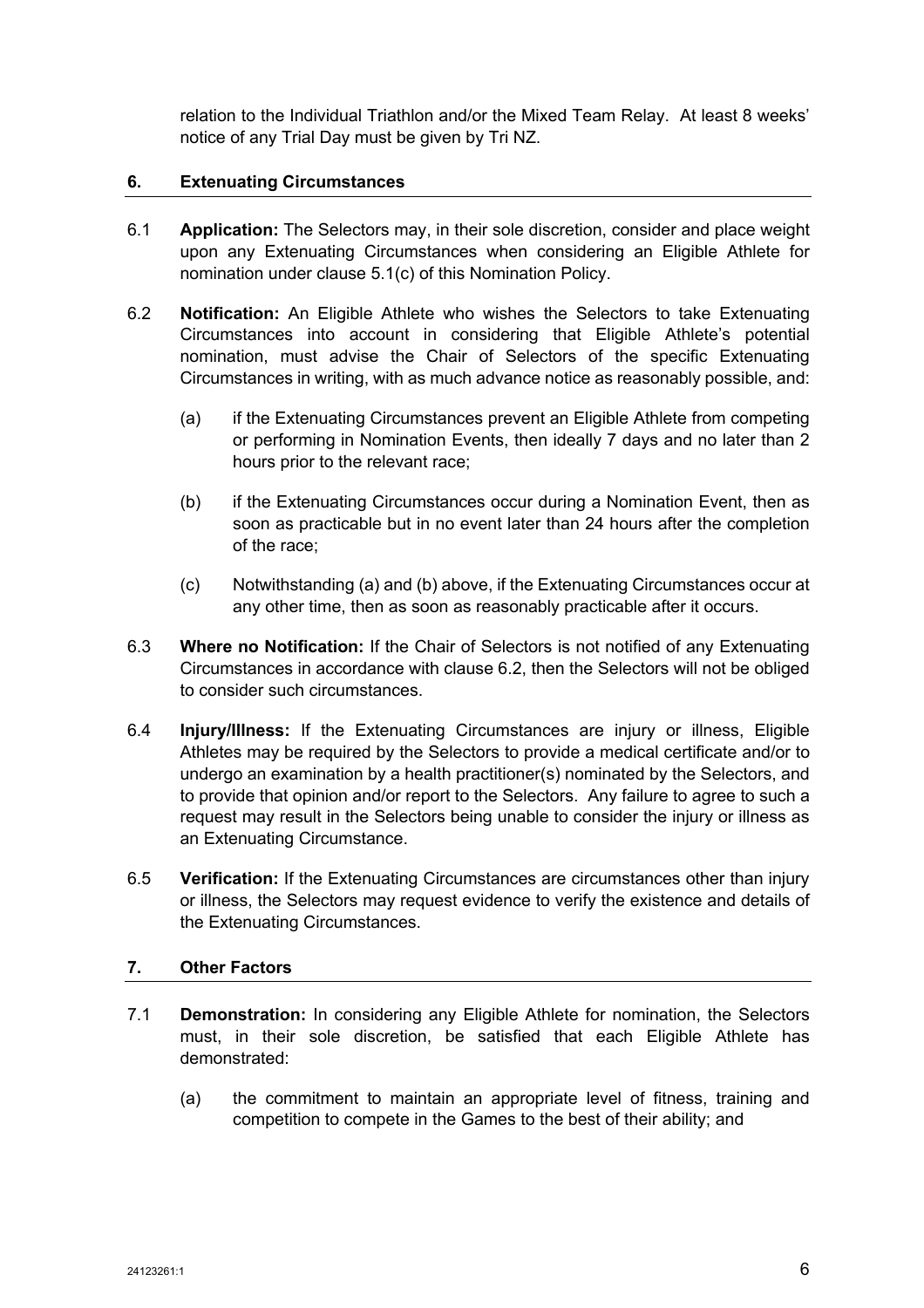- (b) a strong team ethic, including, a commitment to attend relevant Tri NZ training camps, to promote Tri NZ in a positive manner, and to uphold Tri NZ team agreements.
- 7.2 **Opportunity to be Heard:** If the Selectors consider that an Eligible Athlete, who they are considering for nomination, has not or may not have demonstrated the requirements in clause 7.1, the Selectors shall, prior to any nomination:
	- (a) inform the Eligible Athlete of the specific requirement in clause 7.1 which the Selectors consider has or may not have been demonstrated;
	- (b) give the Eligible Athlete an opportunity to respond, including an opportunity to provide evidence demonstrating they have satisfied the requirements.
- 7.3 **Actions:** If, having received and considered the Eligible Athlete's response in clause 7.2(b), the Selectors consider, in their sole discretion, that the specific requirement has not been met or an unsatisfactory response has been given, the Selectors may:
	- (a) decide not to nominate that Eligible Athlete;
	- (b) require the Eligible Athlete to take specific steps to satisfy the requirements before the Nomination Date;
	- (c) nominate the Eligible Athlete but notify the NZOC that the Eligible Athlete should not be selected without conditions relating to that requirement; or,
	- (d) nominate the Eligible Athlete.

## **8. Process & Consequences of Nomination**

- 8.1 **Notification:** All Eligible Athletes will be informed by Tri NZ whether or not they have been nominated to the NZOC as Nominated Athletes.
- 8.2 **Requirements:** Every Nominated Athlete must:
	- (a) maintain an appropriate level of fitness, training and competition as determined by Tri NZ prior to the Games;
	- (b) keep the Selectors appraised of their fitness via the Tri NZ High Performance Director (or such other person as may be nominated by the Tri NZ Board). Ordinarily this will include race results and/or training data provided on a fortnightly basis;
	- (c) inform the Tri NZ High Performance Director (or such other person as may be nominated by the Tri NZ Board) and the Tri NZ HP Chief Medical Officer of any illness or injury that could impact on the Nominated Athlete's capability to compete at the Games to the best of their ability, on the understanding that the Tri NZ Chief Medical Officer will inform the Selectors of any fitness concern while upholding confidentiality; and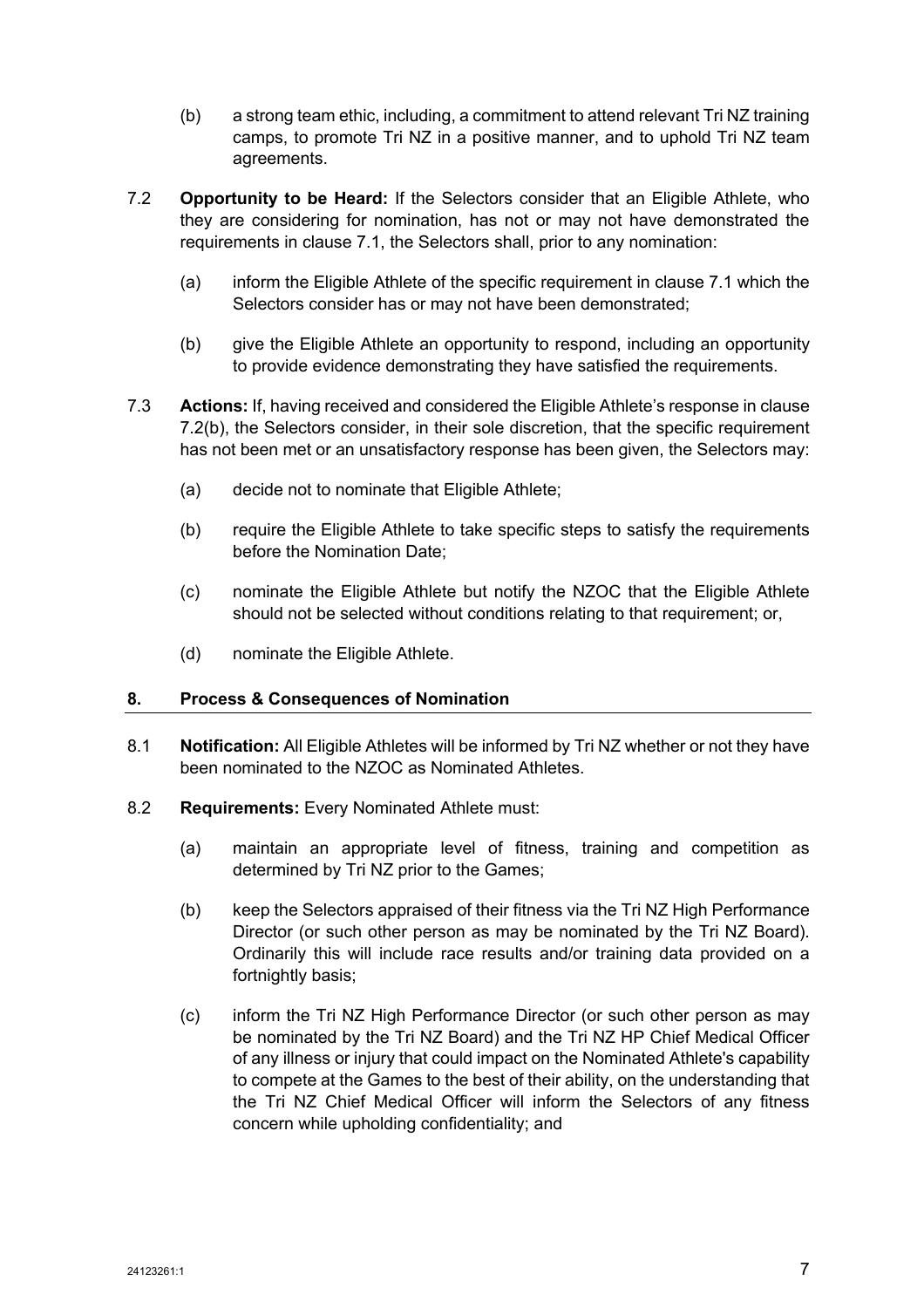- (d) comply with all reasonable instructions given by NZOC in relation to the Games Team (including but not limited to directions not to travel, quarantine and isolation and other health and safety instructions as required); and
- (e) attend all meetings, training camps and other events required by the NZOC and/or Tri NZ; and
- (f) comply with their obligations to Tri NZ, including but not limited to, reasonable instructions given by Tri NZ (including but not limited to directions not to travel, quarantine and isolation and other health and safety instructions as required) in relation to triathlon events.
- 8.3 **Replacement Athlete:** If prior to selection by the NZOC, a Nominated Athlete does not satisfy a requirement of their nomination (under clause 8.2), the Selectors may, in their sole discretion, replace the Nominated Athlete with a Reserve to the NZOC in accordance with this Nomination Criteria.

## **9. Step 3 – Selection by NZOC**

- 9.1 **Selection:** The NZOC will decide if the Nominated Athletes will be selected to the Games Team in accordance with the NZOC Selection Policy.
- 9.2 **Conditions:** NZOC may select a Nominated Athlete, subject to conditions. For example, conditions may include those noted below or any other conditions specified by the NZOC:
	- (a) recovery from injury to the satisfaction of the NZOC, after consultation with Tri NZ, by a specified date; and
	- (b) meeting a specified performance or testing requirement.
- 9.3 **Satisfying Conditions:** If selection of a Selected Athlete is conditional, the specified conditions must be met to the satisfaction of the NZOC, after consultation with Tri NZ, before that Selected Athlete's selection is made unconditional. If they are not met, then the Selected Athlete will immediately cease to be a Selected Athlete upon being informed by NZOC that the condition(s) has not been satisfied.
- 9.4 **Notification:** Tri NZ will inform all Nominated Athletes whether or not they have been selected by the NZOC to the Games Team, in the manner and timeframe as required by the NZOC.
- 9.5 **Announcement of the NZ Team:** The NZOC shall, on or around the Selection Date, publicly announce the Selected Athletes.
- 9.6 **Requirements:** In addition to any requirements in the Athlete Agreement, every Selected Athlete must train as directed by Tri NZ, and agree to compete in events and competitions as directed by Tri NZ.
- 9.7 **Replacement Athlete:** If prior to the Selection Date, a Selected Athlete does not satisfy a condition of their selection (under clause 9.3), or is removed by NZOC as a Selected Athlete in accordance with the Athlete Agreement, the Selectors may, in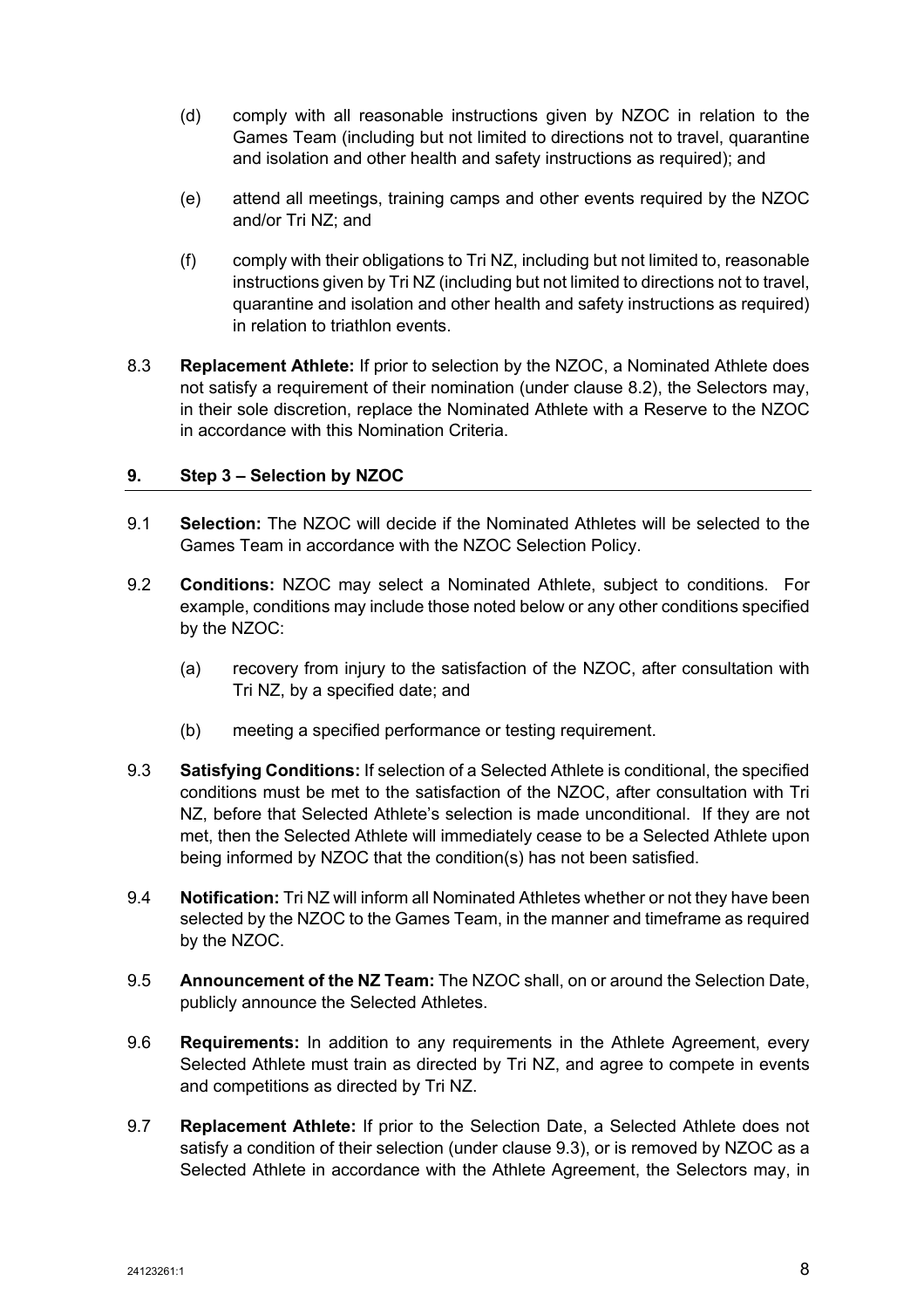their sole discretion, request a Selected Reserve Athlete replace the removed Athlete.

#### **10. Appeals**

- 10.1 **Non-Nomination Appeal:** An Eligible Athlete may appeal to Tri NZ against their non-nomination in accordance with the Tri NZ Olympic and Commonwealth Games Nomination / Non-Nomination Appeals Policy.
- 10.2 **Non-Selection Appeal:** An Eligible Athlete may appeal to NZOC against their nonselection in accordance with the NZOC Agreement.

#### **11. Status**

- 11.1 **Status:** This Nomination Policy overrides all other correspondence, discussions, and representations (whether written or oral) by Tri NZ regarding nomination or selection to attend the Games.
- 11.2 **Inconsistency:** In the event there is any inconsistency between this Nomination Policy and the NZOC Nomination and Selection Regulation, the NZOC Nomination and Selection Regulation shall prevail.
- 11.3 **Higher Standard:** If this Nomination Policy imposes a higher qualification standard or a lesser number of participants than stated by the rules of the Event, this shall not be regarded as an inconsistency.

#### **12. Amendments to this Nomination Policy**

- 12.1 **Amendment:** This Nomination Policy may be amended from time to time by the Tri NZ Board, provided the prior approval of the NZOC has been obtained.
- 12.2 **Notice:** The Tri NZ Board will give as much notice as possible of any amendment to this Nomination Policy to persons it considers may be affected by any such amendment.

#### **13. Definitions**

In this Nomination Policy, the following definitions apply:

- 13.1 **Application Date** means 28 November 2021 (or such other dates as specified by the NZOC) by which Athletes must submit a completed Athlete Application to the NZOC in accordance with clause 8.3 of the NZOC Nomination and Selection Regulation.
- 13.2 **Athlete** means a person seeking nomination and selection to the Games Team, and other than in clauses 1.3(a), 2 and 3, means an Eligible Athlete, unless stated otherwise.
- 13.3 **Athlete Agreement** means the agreement that must be completed by any Athlete wishing to be considered for nomination and selection for the Games Team.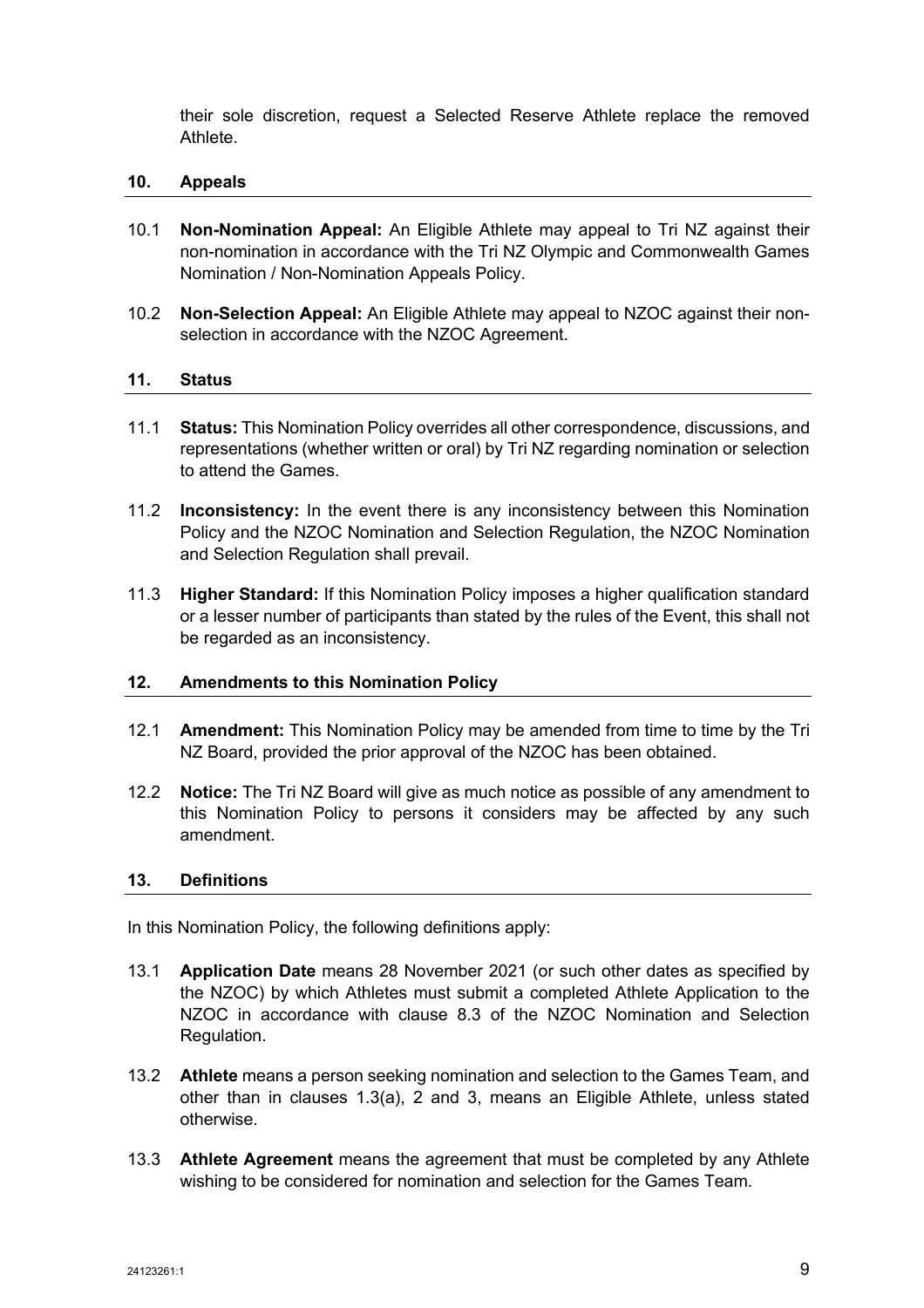- 13.4 **Athlete Application** means the application form which must be completed by any Athlete applying to be nominated and selected to the Games Team.
- 13.5 **CGF** means Commonwealth Games Federation.
- 13.6 **CGF Constitution** means the constitutional documents of the CGF.
- 13.7 **Data** means any relevant data concerning an Eligible Athlete or his or her performance (in whatever format) that may be provided to the Selectors for their consideration but does not include the results from any World Triathlon races that Tri NZ does not enter New Zealand athletes into, pursuant to the Tri NZ International Travel Policy.
- 13.8 **DFSNZ** means Drug Free Sport New Zealand.
- 13.9 **Eligible Athlete** has the meaning given to it in clause 3.1.
- 13.10 **Event** means the men's triathlon event, the women's triathlon event and the mixed team relay event at the Games, unless specified otherwise.
- 13.11 **Extenuating Circumstances** means the inability of an Eligible Athlete to compete or perform to an optimum level due to factors which occur to them (during a race, event, in testing or at any other time) including, but not limited to, the following:
	- (a) Injury or illness;
	- (b) Travel delays;
	- (c) Equipment failure;
	- (d) Bereavement or personal misfortune; and/or
	- (e) Any other factors reasonably considered by the Selectors to constitute extenuating circumstances.
- 13.12 **Final Criteria** means the criteria set out in clause 5.1(c).
- 13.13 **Games** means the Commonwealth Games to be held in Birmingham, United Kingdom, from 28 July to 8 August 2022.
- 13.14 **Games Team** means the New Zealand team of all the Eligible Athletes selected by the NZOC, and other personnel appointed by it, to attend the Games.
- 13.15 **Good Standing** means the Athlete must be a current registered member of Tri NZ and/or of a club affiliated to Tri NZ, and not be subject to any sanction or disciplinary action from Tri NZ or their club.
- 13.16 **World Triathlon** means World Triathlon, being the international federation of Tri NZ.
- 13.17 **Mixed Relay Nomination Events** means (a) all World Triathlon Championship Series mixed relay races held between 1 July 2021 and 12 May 2022 (details of which will be published by Tri NZ, once known); (b) Tokyo Olympic Games 2020 –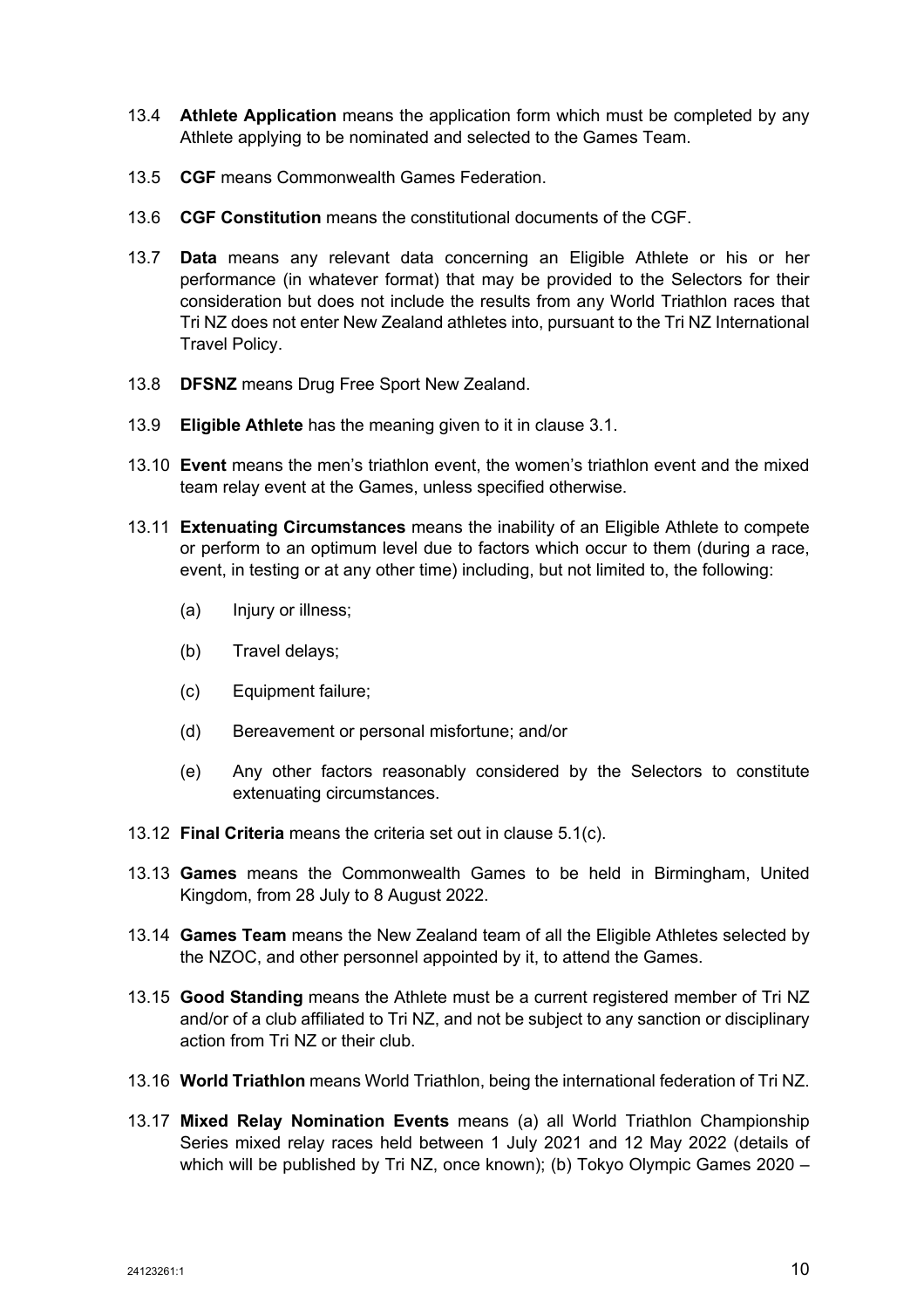Mixed Relay race; and (c) Oceania Triathlon Sprint Championship and Cup races between 1 July 2021 and 12 May 2022.

- 13.18 **Mixed Relay Team** means the team of four athletes (two male, two female) participating in the Mixed Team Relay event at the Games.
- 13.19 **MR Criteria** means the criteria set out in Schedule 1.
- 13.20 **New Plymouth Elite Sprint Event** means the event held by Tri NZ on 27 March 2022 or such other date as agreed by Tri NZ in the event of a postponement.
- 13.21 **Nominated Athlete** means the Eligible Athletes which Tri NZ nominates to the NZOC, including those nominated subject to any conditions.
- 13.22 **Nomination Date(s)** means 18th May 2022 (and includes any alternative date as agreed between the NZOC and Tri NZ) by which Tri NZ must submit particulars of each Nominated Athlete to the NZOC for its consideration for selection to the Games Team.
- 13.23 **Nomination Events** means (a) the Tokyo Olympics 2020 Individual Event, and (b) all World Triathlon Championship Series races held between 1 July 2021 and 12 May 2022 (details of which will be published by Tri NZ, once known).
- 13.24 **Nomination Policy** means this nomination policy.
- 13.25 **NZOC** means the New Zealand Olympic Committee Incorporated.
- 13.26 **NZOC Integrity Regulation** means the regulation adopted by the NZOC, in particular in relation to anti-doping, a copy of which is available at http://www.olympic.org.nz/assets/Uploads/Integrity-regulation-2020-final-7-May-2020.pdf.
- 13.27 **NZOC Nomination and Selection Regulation** means the regulation of the NZOC relating to the nomination and selection process for all Olympic and Commonwealth Games which is available at https://www.olympic.org.nz/assets/Uploads/Selection-Regulation-July-2019.pdf.
- 13.28 **NZOC Selection Policy** means the selection policy of the NZOC for the Games available at https://www.olympic.org.nz/games/birmingham-2022/.
- 13.29 **Oceania MTR Event** means the 2022 World Triathlon Oceania Mixed Relay Championships, further details of which will be published by Tri NZ, once known
- 13.30 **Primary Criteria** means the criteria in clause 5.1(a).
- 13.31 **Reserves** means travelling or non-travelling reserves as designated by the **Selectors**
- 13.32 **Secondary Criteria** means the criteria in clause 5.1(b).
- 13.33 **Selection Date** means the date on which the NZOC publicly announces which Nominated Athletes from Tri NZ have been selected to the Games Team.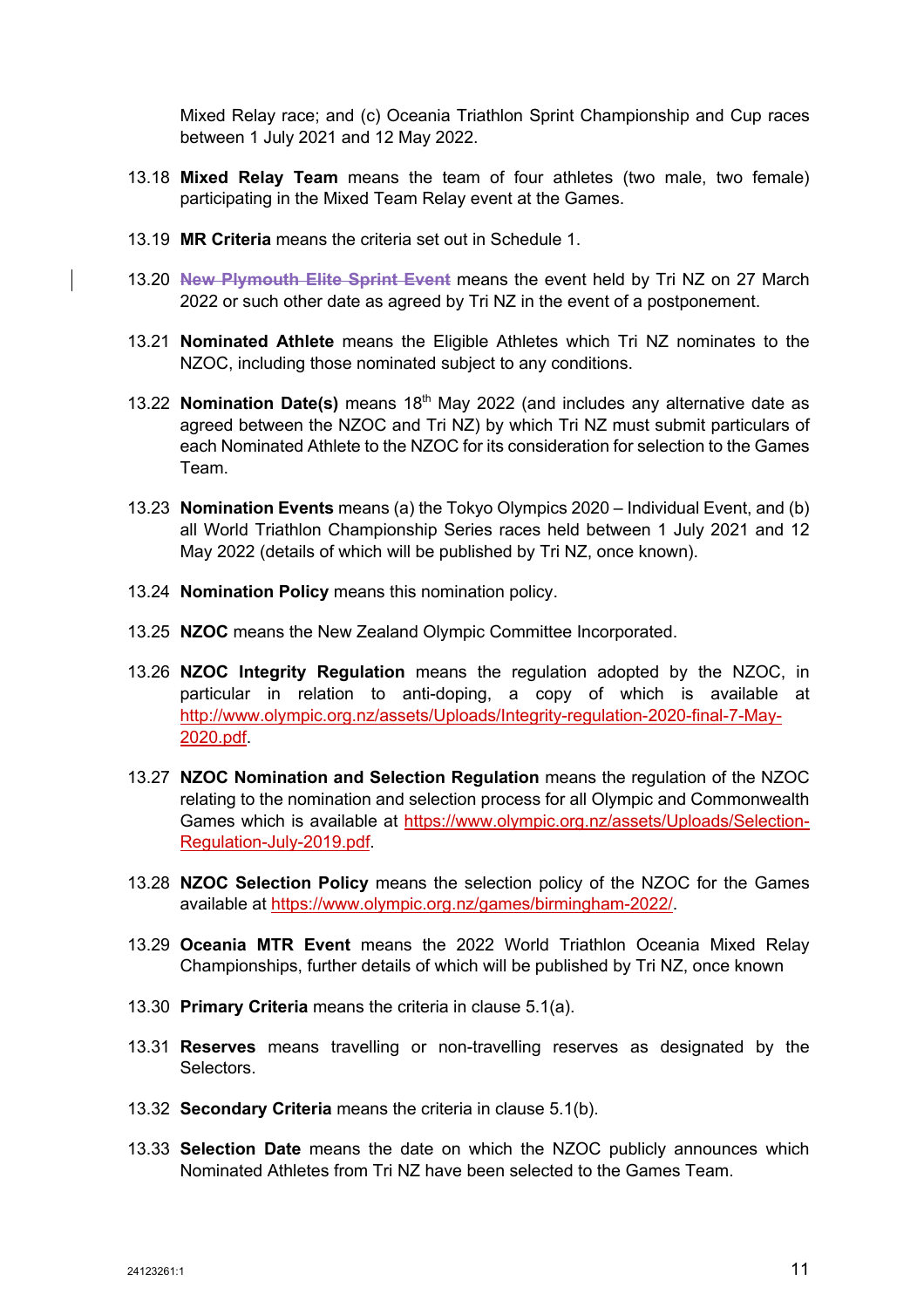- 13.34 **Selected Athlete** means a Nominated Athlete who is selected by the NZOC to the Games Team.
- 13.35 **Selectors** means the members of the Tri NZ Elite Selection Commission appointed by the Tri NZ Board in accordance with Selectors' Terms of Reference. The names of each of the Selectors will be published on the Tri NZ website.
- 13.36 **Selectors' Terms of Reference** means the terms of reference of the Tri NZ Elite Selection Commission dated June 2015, and as amended by the Tri NZ Board.
- 13.37 **Tri NZ** means Triathlon New Zealand Incorporated.
- 13.38 **Tri NZ Nomination Appeals Policy** means the nomination appeals policy attached as Schedule 2.
- 13.39 **Tri NZ Board** means the Board of Tri NZ.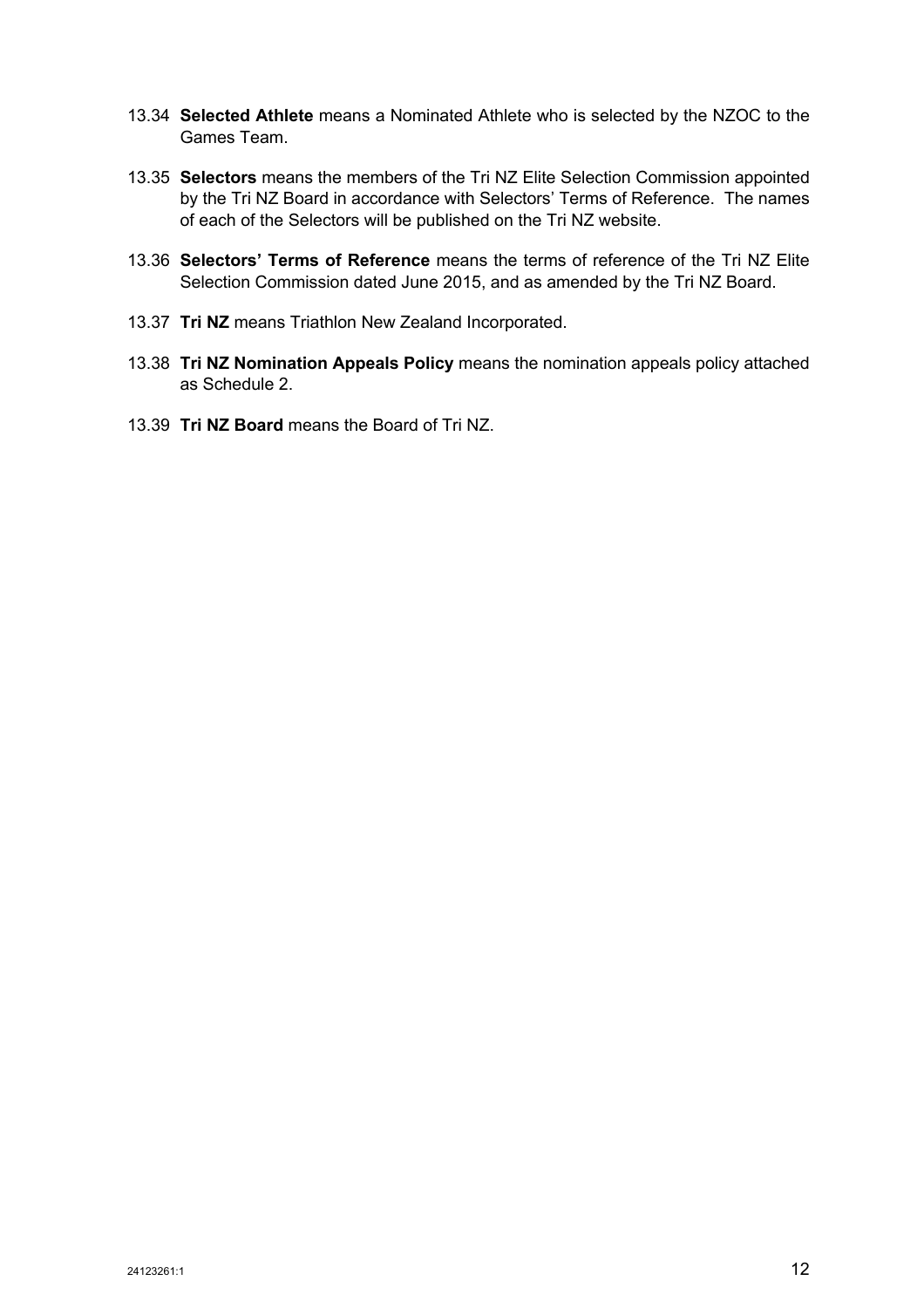# **SCHEDULE 1 MR Criteria**

In determining whether or not to nominate a group of Eligible Athletes to a Mixed Relay Team, Selectors must be satisfied overall that the group of Eligible Athletes are capable of achieving medal placing at the Games in the Mixed Team Relay and the group of Eligible Athletes has a track record of sufficient quality and depth that the Selectors believe demonstrates that the group of Eligible Athletes will be competitive at the Games and will perform creditably in that Mixed Team Relay. In making such determination, the Selectors will consider (in whatever priority order they believe is appropriate at their discretion):

- 1. an Eligible Athlete's individual contribution to race results from any Mixed Relay Nomination Events that he or she has participated in;
- 2. an Eligible Athlete's race results from all Nomination Events; and
- 3. any Data provided in relation to the Eligible Athlete in accordance with clause 4.5, with priority given to the results from any Trial Day (if held).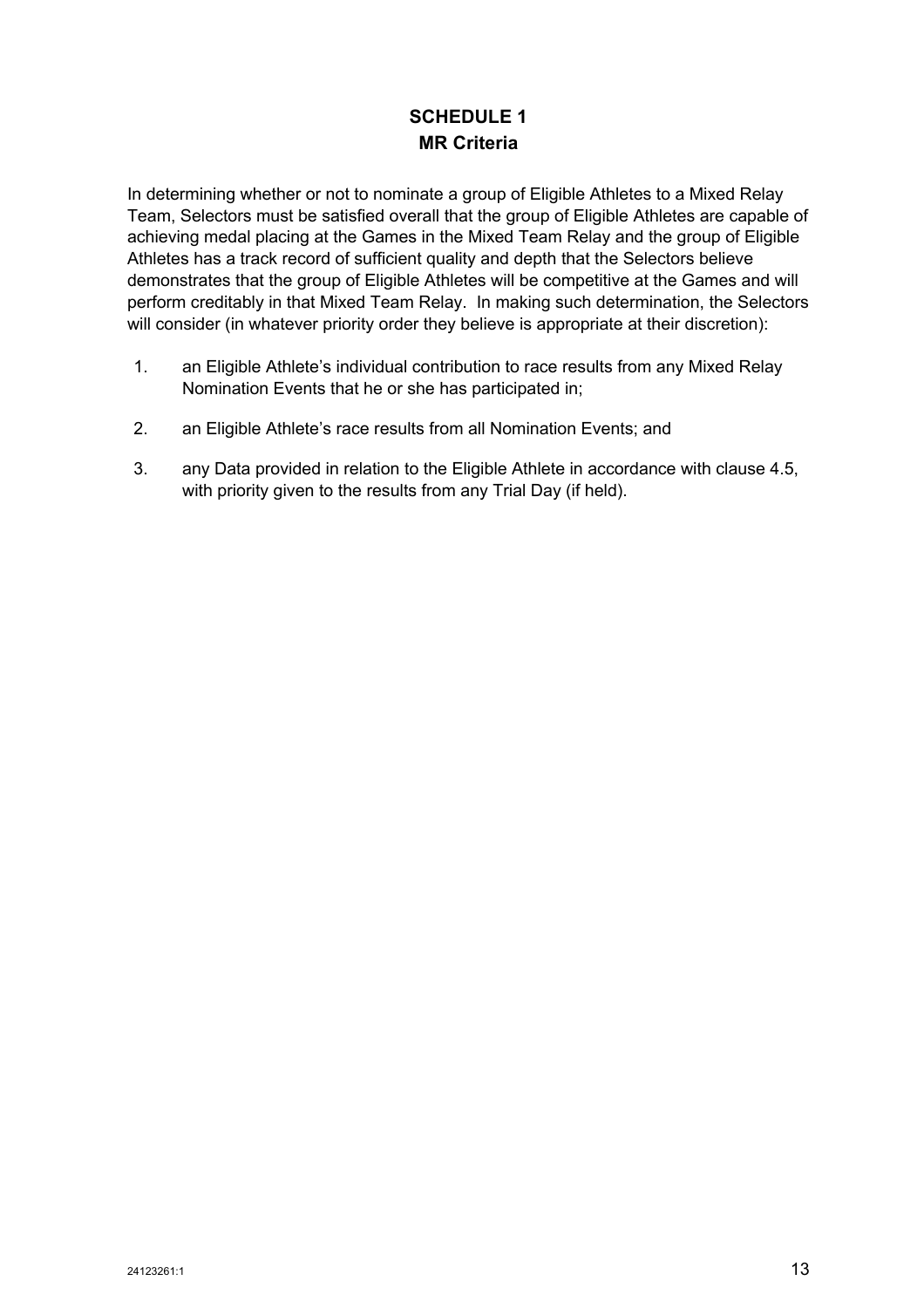# **SCHEDULE 2 OLYMPIC AND COMMONWEALTH GAMES NOMINATION / NON-NOMINATION APPEALS POLICY**

This Nomination/Non-Nomination Appeals Policy (**Policy**) sets out the procedures that must be followed for any appeal (**Selection Appeal**) against a decision by the Selectors regarding an Athlete's nomination or non-nomination to the New Zealand Olympic Committee Incorporated (NZOC) for consideration for selection to Olympic and Commonwealth Games teams. This Policy does not apply to the criteria or other content set out in the Selection Policy. Any appeals regarding the criteria or content set out in the Selection Policy must be lodged with the Sports Tribunal prior to the Selection Date.

The NZOC has agreed, pursuant to clause 13.3 of the NZOC Nomination and Selection Regulation ("**Regulation**"), to a variation of the appeals process for Olympic and Commonwealth Games ("**Games**").

## **Procedure**

Any Athlete who is eligible for consideration under this Nomination Policy may appeal against their nomination or non-nomination in accordance with the procedures set out below:

- **1.** A Nomination Appeal may be made on any one or more of the following grounds:
	- (a) That the Nomination Policy was not properly followed and/or implemented;
	- (b) The Athlete was not afforded a reasonable opportunity to satisfy the Nomination Policy;
	- (c) The nomination decision was affected by bias;
	- (d) There was no material on which the nomination decision could be reasonably based, or the nomination decision could not be reasonably based on the material available.
- **2.** The procedure for a Nomination Appeal shall then be as follows:
	- (a) An Athlete wishing to appeal must give written notice of appeal ("**Notice of Appeal**") to the Chief Executive of Tri NZ or such other person nominated by the Tri NZ Board ("**the Chief Executive**") within 48 hours of being notified of the Elite Selection Commission's decision, stating:
		- (i) Full name and contact details;
		- (ii) Tri NZ membership (TRIBE) number;
		- (iii) The nomination or non-nomination they are appealing against;
		- (iv) The grounds of Nomination Appeal, with reference to those listed in clause 1, above;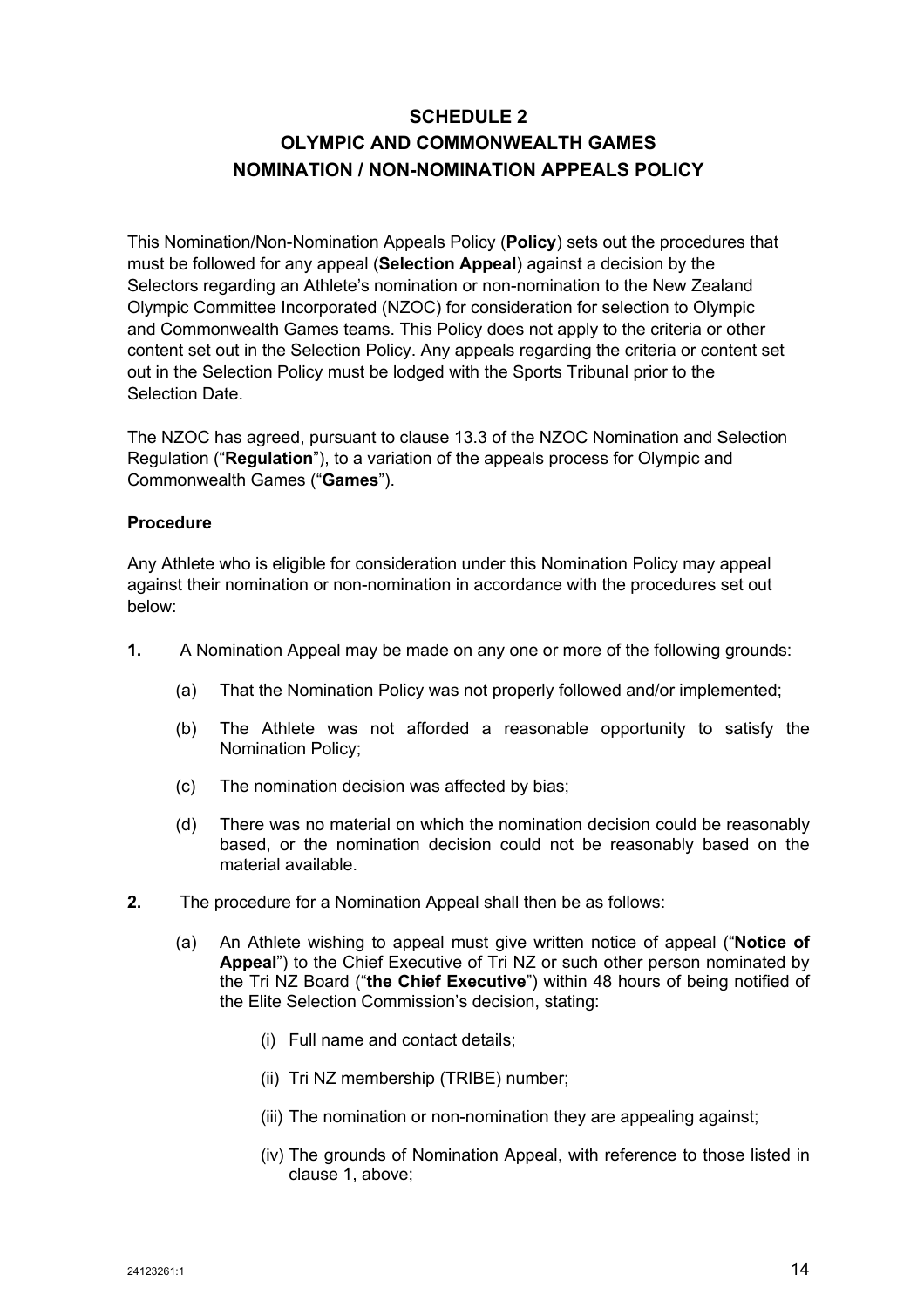- (v) A brief explanation of their case on those grounds and of how they meet the Nomination Policy (further evidence to be called during the procedure below).
- (vi) The Notice of Appeal must be accompanied by a deposit of \$100 which is to be paid into a nominated Tri NZ bank account, fully refundable if the Nomination Appeal is successful.
- (b) Within 48 hours of receipt of Notice of Appeal, the Chief Executive shall:
	- (i) Acknowledge receipt of the Nomination Appeal with the Athlete;
	- (ii) Advise the Elite Selection Commission that a Nomination Appeal has been received;
	- (iii) Make arrangements for the Tri NZ Ombudsman to process and hear the Appeal.
- **3.** The role and powers of the Tri NZ Ombudsman are as follows:
	- (a) The Tri NZ Ombudsman is tasked with examining whether the Elite Selection Commission correctly applied the Nomination Policy in relation to the grounds of Nomination Appeal. Hence, they will:
		- (i) Review the nomination process in person, by telephone or by video telephony as soon as possible and, in any event, no later than 10 days after the date the Notice of Appeal is received by the Chief Executive; and
		- (ii) Conduct any hearing on a confidential and without prejudice basis in particular, the content of any matters discussed during such hearing may not be used by either party in respect of any further selection/nomination matters; and
		- (iii)Hear the views and position of both the Athlete and the Elite Selection Commission prior to making a decision.
		- (iv)If deemed necessary, hear the views of any other party that is impacted by the Non-Nomination Appeal (including Nominated Athletes).
	- (b) The Athlete and the Elite Selection Commission may elect to have legal or other representation for the purposes of any hearing. The parties may call such evidence as they think fit.
	- (c) The Ombudsman will be provided with the support of a Tri NZ Executive to assist with administration, independent of any of the Selectors.
- **4.** Following review of Nomination Appeal, the Tri NZ Ombudsman may:
	- (a) Make recommendation to the Tri NZ Board for changes it may wish to consider to the decision of the Elite Selection Commission, within the broader context of governing rules and claims of other athletes; or